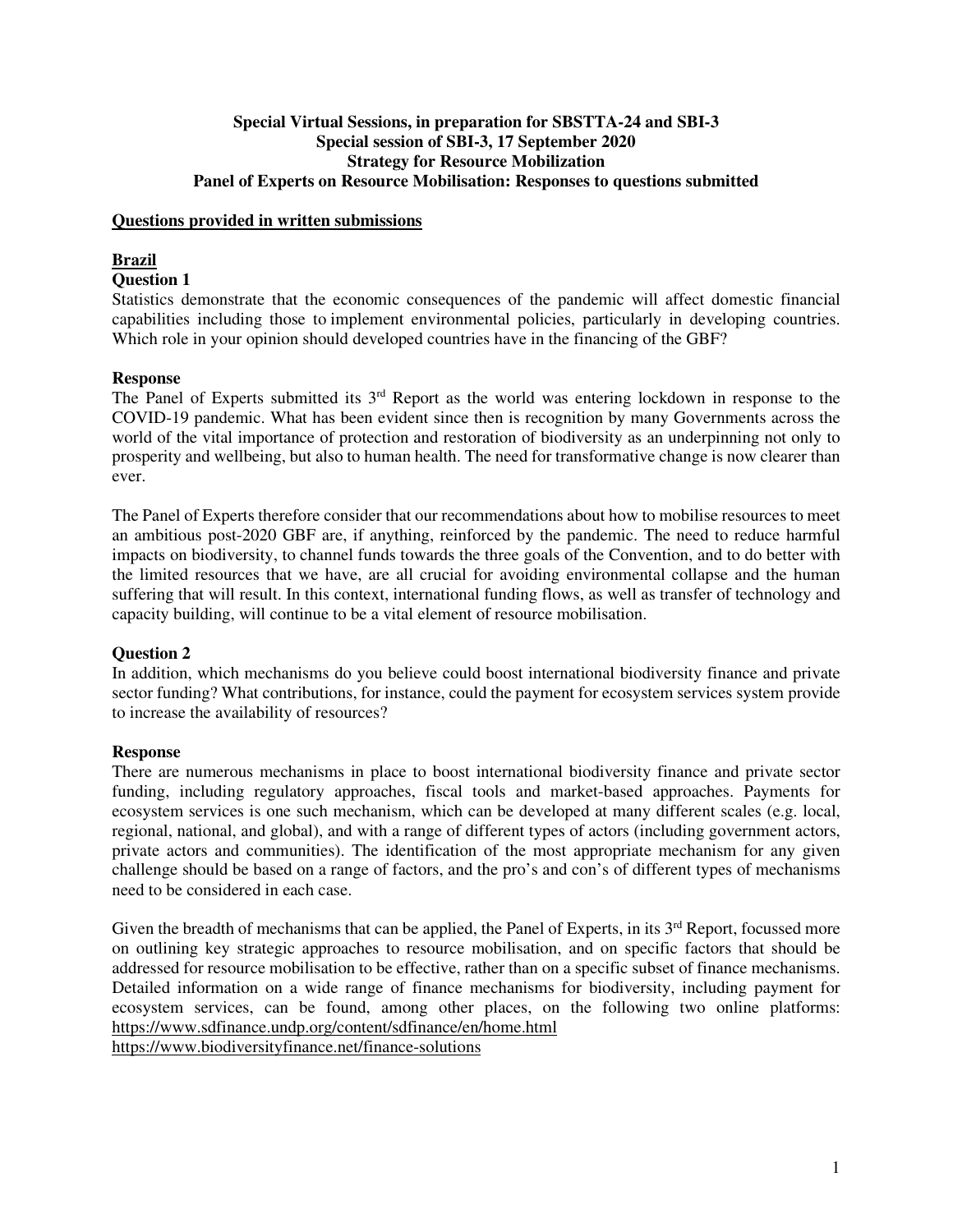#### **European Union**

*On Substance* 

### **Question 1**

The expert panel proposes to establish a 'nationally determined target for domestic resource mobilization'. Domestic resource mobilization has a broad scope and entails different elements, such as fiscal reform, subsidies and other incentives, involvement of the private sector and other actors in society. What could be quality criteria that could serve as a common benchmark to define these targets?

### **Response**

The Panel of Experts proposed language for a number of possible targets related to resource mobilization for Parties to consider. Taken together, these aim to address all three strategic elements which the Panel has recommended as the approach to resource mobilization in the post-2020 GBF. The language proposed by the Panel related to a nationally determined target for domestic resource mobilization1 should therefore be seen in the context of the other targets proposed that may be established at a national level - including targets specifically addressing fiscal reform, subsidies and other incentives, involvement of the private sector and other actors in society.

Given the huge variety of domestic circumstances among Parties – economic, social and environmental – the Panel has not proposed a prescriptive target, but has recommended that this nationally determined target be set at a level commensurate with the ambition of the post-2020 framework, the overarching long-term goals for 2050 and action targets for 2030.

### **Question 2**

Could the panel also provide explanation on what is meant by 'country-to-country access and benefit sharing agreements', which are suggested as an element to generate additional resources?

### **Response**

### This question refers to para 30(a) of 3rd report.

The Panel of Experts put this forward as a suggestion of a possible approach that might help generate additional resources for biodiversity. The language "country to country" was used to keep the mechanism as open as possible - in other words, to not just consider "business-to-business" or "business-to-country" agreements. The intention behind this recommendation was to suggest that this is something that could be further explored by the Parties in conjunction with the CBD and Nagoya Protocol Secretariat. The Expert Panel has not examined this issue in detail, and does not have more specific proposals in this regard.

# **Question 3**

Synergies between financing of biodiversity and other financing, such as for climate, are a possible solution to generate more resources. In this sense what will be the best reporting and monitoring processes to avoid overlapping and duplication?

<sup>1</sup> *By [2022] all countries have set a nationally determined target for domestic resource mobilization, at a level commensurate with the ambition of this framework and in accordance with national needs and circumstances, and, by [2030], all Parties have achieved this target.*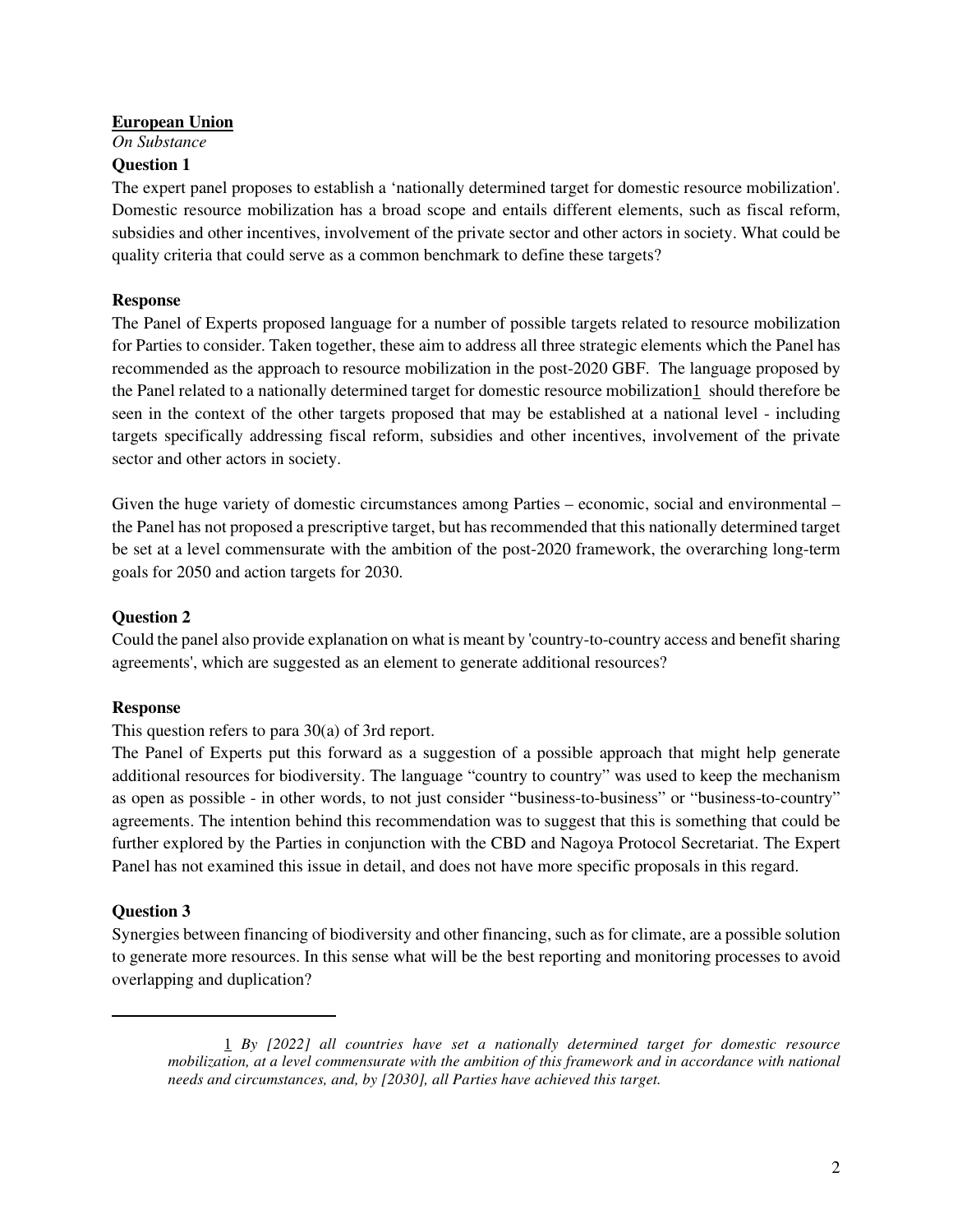### **Response**

The Panel feels there is value in commitments for a set percentage of funding primarily aimed at climate change mitigation and adaptation to be allocated to natural solutions which have biodiversity-positive outcomes. If such a target were set, reporting on this target would be relatively simple. This would be made easier with strong synergies between the relevant UN secretariats, strong collaboration between the GEF and the GCF, and a clear and transparent process of biodiversity tagging in other funding flows.

### *On the process:*

# **Question 4**

Where will the discussion on monitoring elements and indicators regarding resource mobilization take place, at SBSTTA or SBI or both?

# *Response*

The discussion on monitoring elements and indicators is supposed to take place during SBSTTA-24, and we think it is important to undertake this discussion in an integrative manner; i.e. including elements and indicators related to resource mobilization. However, given the particular expertise on finance and resource mobilization typically brought together at SBI and in the contact group on resource mobilization, delegates at SBSTTA-24 could foresee a further discussion on certain issues pertaining to resource mobilization, as and if the needs arises, at this stage.

*(response provided by the Secretariat)* 

# **CBD Alliance**

### **Question 1**

Has the Panel considered how the prevalent debt-austerity nexus will hamper progress in implementation of the post-2020 GBF? Austerity means inadequate levels of ODA, multilateral contributions and domestic funding. It is also caused by high levels of international debt. While the COVID-19 pandemic has demonstrated that governments can and will mobilise resources when there is political will, many developing countries are tied to servicing their debts, at the expense of biodiversity conservation.

### **Response**

Given the timelines for the delivery of the Panel's reports, the Panel was not in a position to explicitly address in its Reports the issue of the growing debt arising from COVID-19 recovery efforts and its possible implications for the resourcing of the post-2020 GBF. The Panel is however aware of the importance of this issue, which may present both challenges and opportunities. As the question suggests, the demands on Government budgets, in developing and developed countries alike, to tackle the immediate health and economic crises caused by the pandemic may put pressure on the availability of funding for biodiversity. On the other hand, there is a widespread and growing recognition among Governments of the interaction between biodiversity loss and the risk of future zoonotic disease outbreaks, and of the interdependence of the crises of climate change and of biodiversity loss and ecosystem degradation, including at Head of State/Head of Government level. The recent Leaders' Pledge for Nature2, endorsed by 77 countries to date, is one such example. This high level of political concern about nature may help Governments to maintain priority for funding of biodiversity conservation and restoration, whether domestically or through international flows.

In addition, the rapidly rising levels of debt which COVID-19 recovery plans have precipitated could present an unexpected opportunity to generate new, and potentially significant, sources of funding for

<sup>2</sup> https://www.leaderspledgefornature.org/#endorsers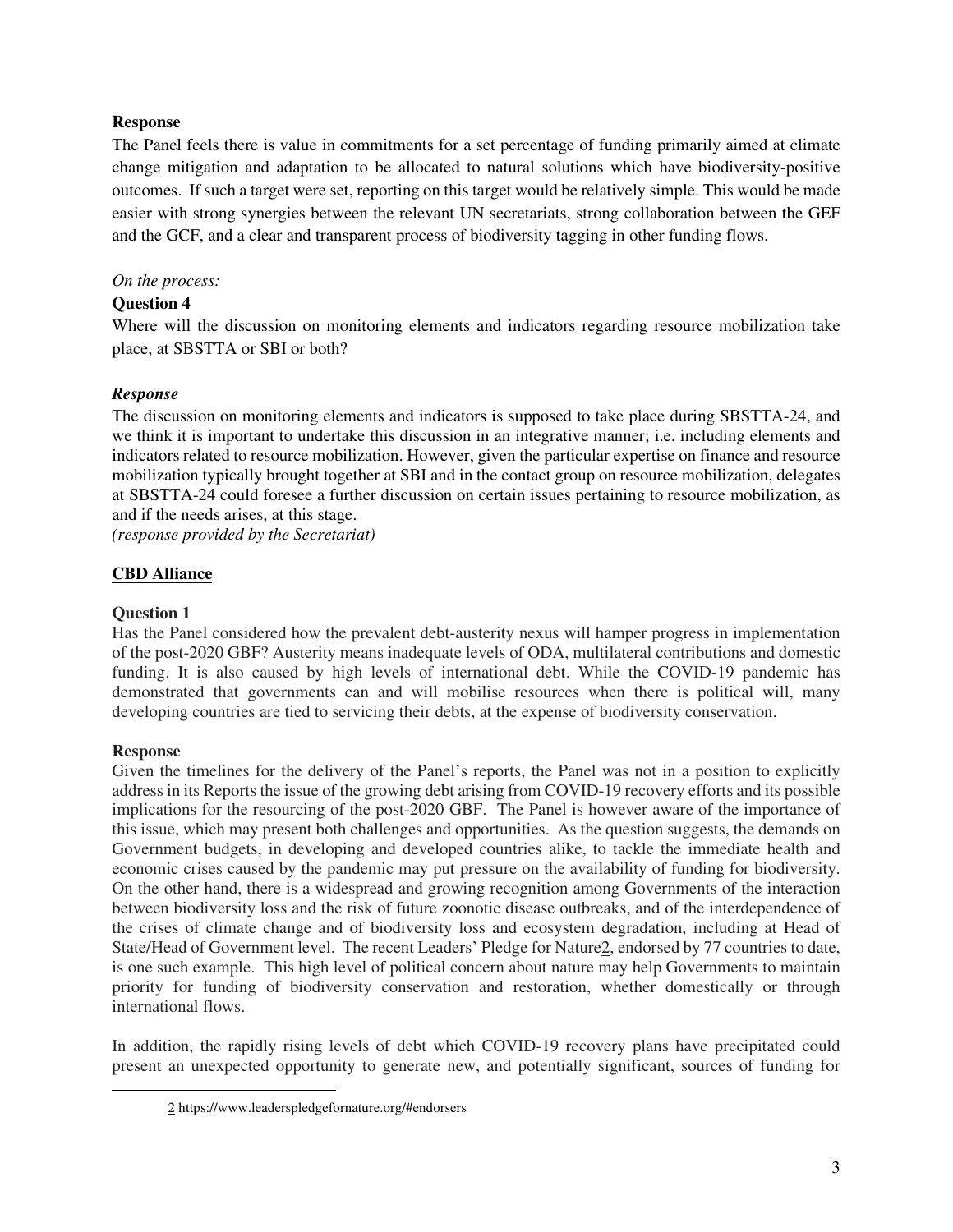biodiversity conservation and restoration. The Panel is aware of considerable discussion on this subject and a number of initiatives which are seeking to provide a joint solution to the twin problems of growing sovereign debt in developing countries and high levels of biodiversity loss. The Finance for Biodiversity Initiative for instance has proposed the development of a new and innovative asset class of Nature Performance Bonds3 which could provide substantial funding flows for indebted countries willing to commit to specific, measurable commitments to biodiversity protection and restoration. Other initiatives, more akin to traditional debt for nature swaps, have been suggested by organisations such as the International Institute for Environment and Development (IIED)4, and the Panel is also aware that several other organisations, including the IMF, World Bank, The Nature Conservancy, and WWF, are exploring the scope for tackling the twin challenges of growing indebtedness and biodiversity loss in a joined up way.

### **Question 2**

The Panel acknowledges in its reports that there are limitations – under current economic and regulatory frameworks– of private sector finance to fill the gaps in funding for biodiversity conservation left by the public sector. Has it considered the need to regulate private finance and investment to prevent negative impacts on biodiversity and its custodians?

### **Response**

The Panel's recommendations emphasise the importance of regulatory, fiscal and policy-based approaches, working together with market-based approaches in a smart policy mix. We have stated that effective resource mobilisation will require transformative change, requiring 'fundamental shifts in economic systems" (para 11). Some specific examples of what the Panel has recommended Governments can do in this regard are to be found in paragraphs  $22(b)$ ,  $23(b)$  and (c), and  $24(a)$  and (b) of the Panel's  $3<sup>rd</sup>$  Report. The Panel of Experts also makes recommendations for central banks and development banks to adjust their own policies and processes, essentially changing the 'rules of the game' for actors in a market economy. Please refer to paragraphs 23 (d) and (e) for these recommendations.

### **Question 3**

We see from the failure to achieve Aichi Target 3 that efforts to reduce or redirect resources causing harm to biodiversity are stymied by a reliance on voluntary approaches. What does the Panel recommend in terms of the need for strong policy measures to be backed up by the requisite regulatory measures?

### **Response**

As mentioned in our response to Q2, the Panel supports regulatory measures as part of the policy mix.

### **Question 4**

Does the Panel recognize the serious challenges to market-based instruments, including the incentivisation of environmental harm and on-going violations of land rights? We are particularly concerned with the hype over nature-based solutions, not least because it is used by fossil fuel emitters to offset their emissions and to continue emitting. It obscures the urgent need to decarbonize our economies and to stop fossil fuel emissions, with the failure to do so causing more biodiversity harm. From the financing point of view, the false claim of nature-based solutions is unworkable, as investors themselves are not investing in carbon offset markets, considering them "too risky".

#### **Response**

crises

*We will seek to respond in a stepwise approach to the multiple questions within this one question:* 

3 https://www.f4b-initiative.net/news/new-"nature-performance-bond"-to-tackle-twin-sovereign-debt-and-biodiversity-

4 https://pubs.iied.org/16674IIED/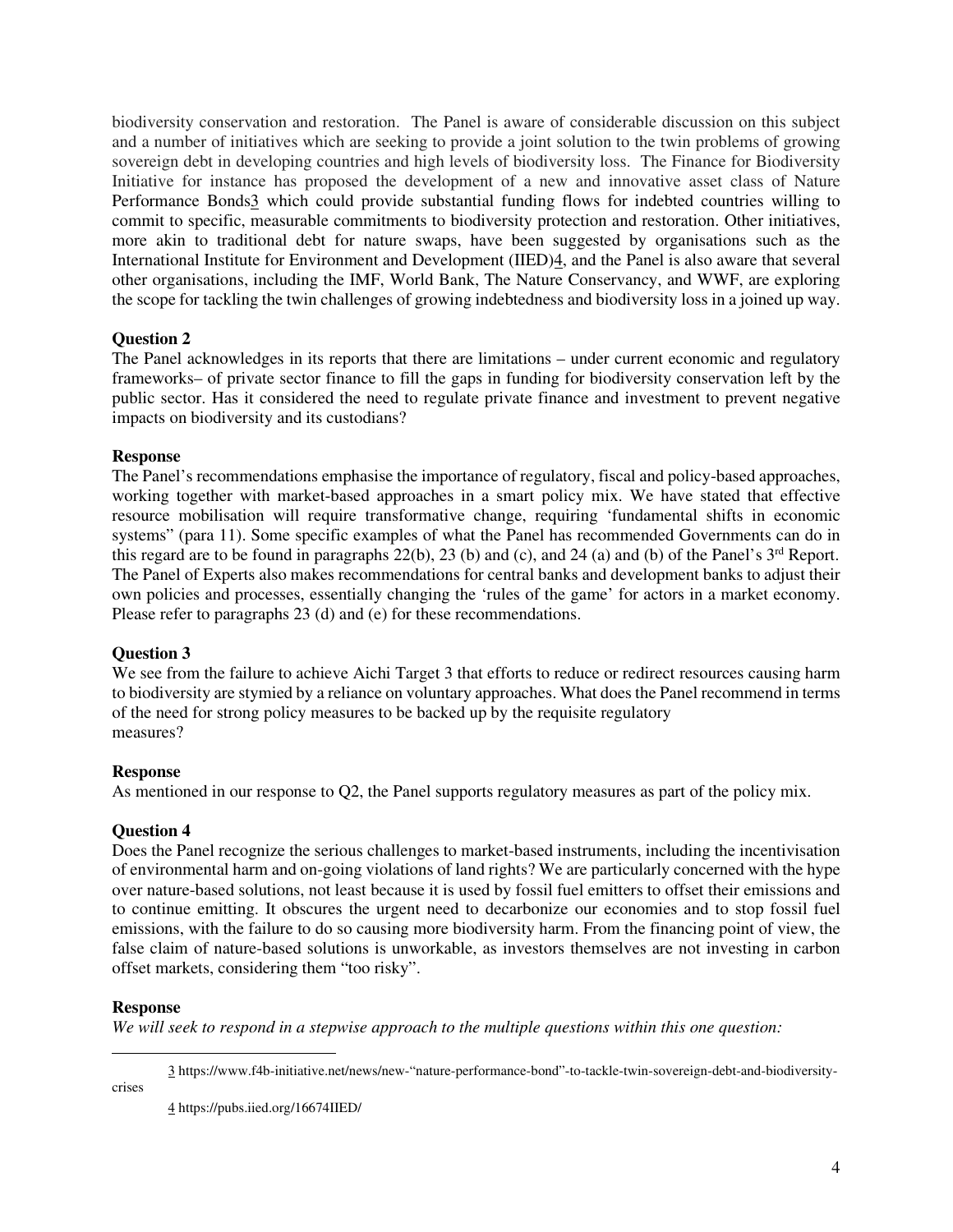Regarding the part of the question: "Does the Panel recognize the serious challenges to market-based instruments, including the incentivisation of environmental harm and on-going violations of land rights?"

The Panel does recognise the risks of violations to land rights, and environmental harm. Unfortunately, violations of land rights as well as the incentivisation of environmental harm can be created by, or under the name of, ill-conceived regulatory approaches as well as market-based instruments.

With this in mind, the Panel would like to reiterate the Overarching Principle in our  $3<sup>rd</sup>$  report under Section I A - "Ensure that transformative change is inclusive and equitable" and the paragraph detailing this principle, paragraph 11. The Panel has also stressed the importance of developing and improving regulations and policies in the public and private sector to reduce harm to biodiversity – most specifically to be found under Section III of the 3rd Report.

Regarding the CBD Alliances' specific concern on nature-based solutions:

The Panel's 3<sup>rd</sup> report refers in para 29 to 'natural solutions to climate change' and explicitly focuses on natural solutions that result in biodiversity-positive outcomes. Para 29 (c) talks about "…. Funding for natural solutions for climate change adaptation and mitigation *that deliver co-benefits for biodiversity*  should be identified and scaled up,…" (emphasis added). The Panel does not believe that nature-based solutions should in any way undermine the need for genuine carbon reductions towards net zero across all sectors of the global economy.

### **Questions submitted through the chat box**

### **Egypt**

#### **Question** posted at 8:25AM:

How to ensure global mobilization of resources without a proper business plan and proper financial mechanism?

#### **Answer**

The post-2020 global biodiversity framework and the strategic approach to resource mobilisation proposed by the Panel of Experts could be used as a starting point for practical implementation at the global level. At the national level, the Panel of Experts recommends that a business plan can be driven by a revised NBSAP and a national biodiversity finance plan. NBSAPs should include the identification of the drivers of loss, and activities to address these drivers. Activities should be clearly linked to intended outcomes that support the achievement of national targets, and the prospective costs of implementation should be calculated, as well as the identification of the most cost-effective options for achieving the intended biodiversity outcomes. National biodiversity finance plans should be developed alongside NBSAPs, following the methodology of the Biodiversity Finance Initiative (BIOFIN) of the United Nations Development Programme or similar methodology. These plans should address all three components of resource mobilization, as set out in the Panel's 3rd Report.

A strengthened financial mechanism will be an important element of ensuring global mobilisation of resources, as will the other elements of mobilising sufficient resources, as proposed in the *Update of the Zero Draft of the Post-2020 Global Biodiversity Framework,* paragraph 13(a), and in line with the recommendations of the Panel of Experts.

### **Switzerland**

### **Question** posted at 8:59 AM:

Could the Panel of Experts indicate what in their view and based on their experience would be needed to shift the global financial flows in favor of biodiversity net-positive development?